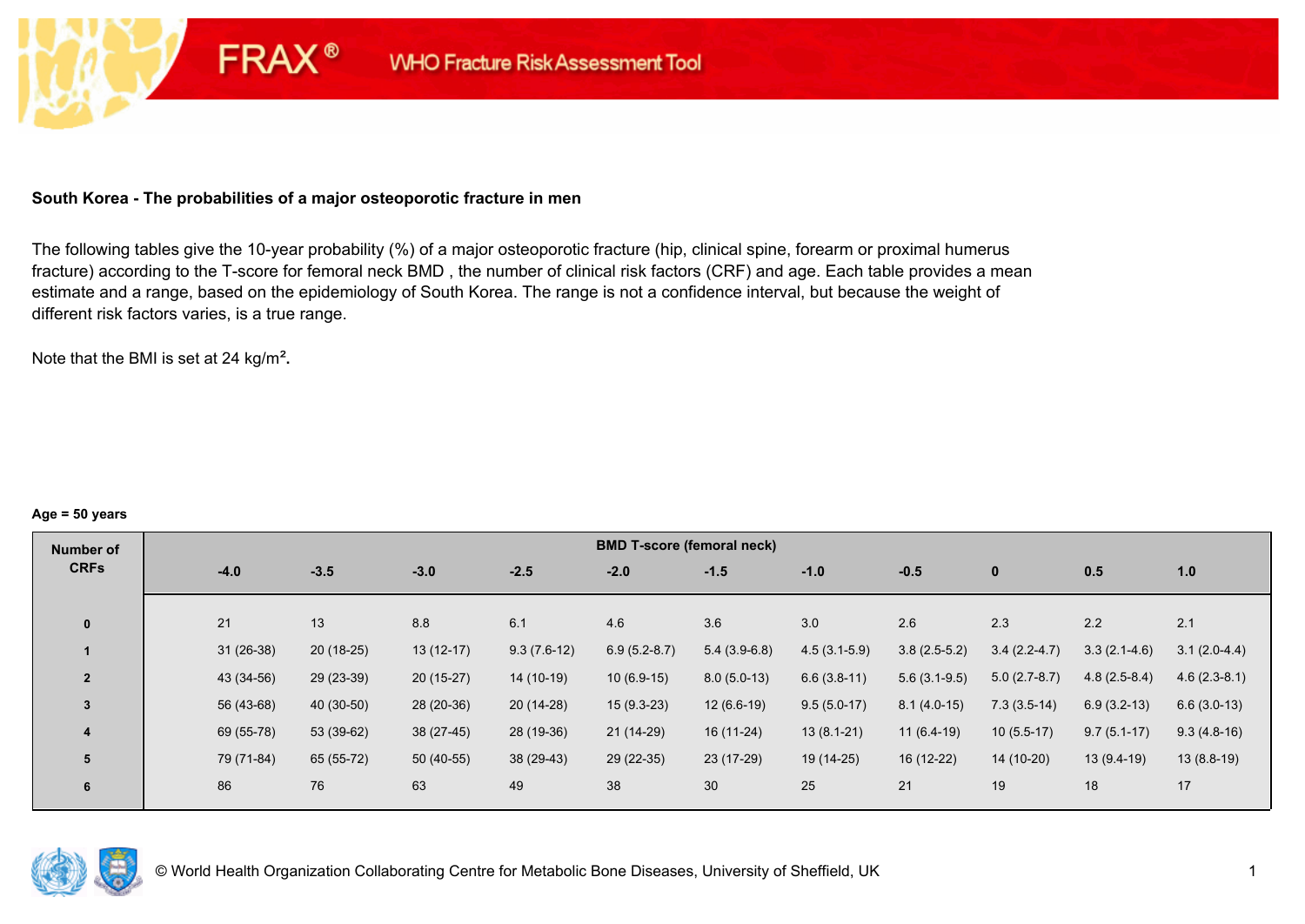# **Age = 55 years**

**FRAX®** 

| Number of      |             |             |             |               | <b>BMD T-score (femoral neck)</b> |                  |                |                |                |                |                |
|----------------|-------------|-------------|-------------|---------------|-----------------------------------|------------------|----------------|----------------|----------------|----------------|----------------|
| <b>CRFs</b>    | $-4.0$      | $-3.5$      | $-3.0$      | $-2.5$        | $-2.0$                            | $-1.5$           | $-1.0$         | $-0.5$         | $\mathbf 0$    | 0.5            | 1.0            |
| $\mathbf 0$    | 21          | 14          | 9.4         | 6.6           | 5.0                               | 3.9              | 3.2            | 2.7            | 2.4            | 2.3            | 2.2            |
|                | $30(26-36)$ | $20(18-25)$ | $14(12-17)$ | $9.9(8.1-12)$ | $7.4(5.7-9.1)$                    | $5.8(4.2 - 7.2)$ | $4.7(3.3-6.2)$ | $4.0(2.6-5.4)$ | $3.6(2.3-5.0)$ | $3.4(2.2-4.7)$ | $3.2(2.0-4.5)$ |
| $\overline{2}$ | 41 (33-52)  | $29(23-37)$ | $20(16-26)$ | 14 (11-19)    | $11(7.5-15)$                      | $8.4(5.4-13)$    | $6.9(4.1-11)$  | $5.8(3.3-9.6)$ | $5.2(2.8-8.9)$ | $4.9(2.6-8.4)$ | $4.6(2.4-8.0)$ |
| $\overline{3}$ | $53(42-63)$ | $39(30-48)$ | 28 (21-36)  | $20(15-29)$   | $15(10-23)$                       | $12(7.2-20)$     | $9.8(5.4-17)$  | $8.2(4.3-15)$  | $7.4(3.7-14)$  | $7.0(3.3-13)$  | $6.6(3.1-12)$  |
| 4              | 65 (53-73)  | $50(39-58)$ | $38(28-45)$ | 28 (20-36)    | $21(15-29)$                       | $17(11-25)$      | $14(8.6-21)$   | $11(6.7-19)$   | $10(5.8-17)$   | $9.7(5.2-16)$  | $9.2(4.8-16)$  |
| 5              | 74 (67-79)  | 62 (53-67)  | 49 (40-54)  | $37(30-43)$   | $29(23-35)$                       | 23 (18-29)       | 19 (14-25)     | 16 (12-22)     | 14 (10-20)     | $13(9.3-19)$   | $13(8.6-18)$   |
| 6              | 81          | 72          | 60          | 48            | 38                                | 30               | 25             | 21             | 19             | 18             | 17             |

### **Age = 60 years**

| Number of      |             |             |             |               | <b>BMD T-score (femoral neck)</b> |                |                |                |                |                |                |
|----------------|-------------|-------------|-------------|---------------|-----------------------------------|----------------|----------------|----------------|----------------|----------------|----------------|
| <b>CRFs</b>    | $-4.0$      | $-3.5$      | $-3.0$      | $-2.5$        | $-2.0$                            | $-1.5$         | $-1.0$         | $-0.5$         | $\mathbf 0$    | 0.5            | 1.0            |
|                |             |             |             |               |                                   |                |                |                |                |                |                |
| $\mathbf{0}$   | 19          | 13          | 9.3         | 6.8           | 5.2                               | 4.1            | 3.3            | 2.7            | 2.5            | 2.3            | 2.1            |
|                | $27(24-31)$ | 19 (17-22)  | $13(12-16)$ | $9.9(8.1-12)$ | $7.5(5.8-9.0)$                    | $5.9(4.3-7.4)$ | $4.8(3.4-6.3)$ | $4.0(2.7-5.4)$ | $3.6(2.4-5.0)$ | $3.4(2.2-4.7)$ | $3.1(2.0-4.4)$ |
| $\overline{2}$ | 36 (29-44)  | $26(21-33)$ | 19 (16-24)  | $14(11-18)$   | $11(7.7-15)$                      | $8.5(5.6-13)$  | $6.9(4.3-11)$  | $5.8(3.4-9.3)$ | $5.2(2.9-8.7)$ | $4.8(2.6-8.1)$ | $4.5(2.4-7.7)$ |
| $\overline{3}$ | 46 (37-55)  | $35(28-42)$ | 26 (20-33)  | $20(15-27)$   | $15(10-22)$                       | $12(7.5-19)$   | $9.7(5.7-16)$  | $8.1(4.4-14)$  | $7.3(3.8-13)$  | $6.8(3.4-12)$  | $6.3(3.1-12)$  |
| 4              | 57 (48-64)  | 45 (36-52)  | $35(27-41)$ | 27 (20-34)    | $21(15-28)$                       | $16(12-24)$    | $13(8.8-20)$   | $11(6.8-18)$   | $10(5.9-17)$   | $9.4(5.2-16)$  | $8.7(4.7-15)$  |
| 5              | 66 (60-70)  | 55 (48-60)  | 44 (37-50)  | $35(29-41)$   | 27 (22-34)                        | 22 (18-28)     | 18 (14-24)     | $15(12-21)$    | 14 (10-19)     | $13(9.0-18)$   | $12(8.1-17)$   |
| 6              | 73          | 64          | 54          | 44            | 35                                | 29             | 24             | 20             | 18             | 17             | 16             |
|                |             |             |             |               |                                   |                |                |                |                |                |                |

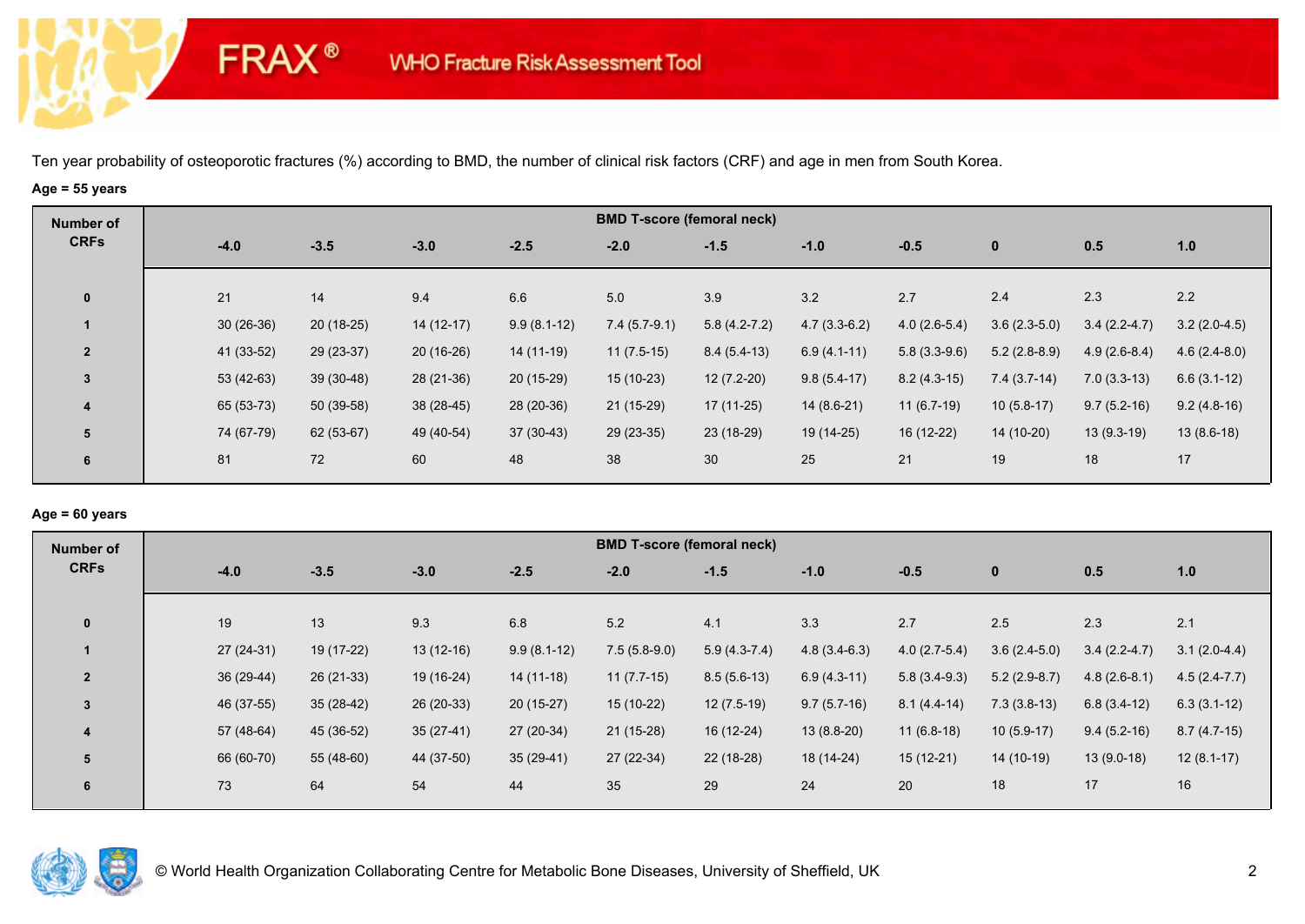# **Age = 65 years**

**FRAX®** 

| Number of               |             |             |             |               |                | <b>BMD T-score (femoral neck)</b> |                |                |                |                |                |
|-------------------------|-------------|-------------|-------------|---------------|----------------|-----------------------------------|----------------|----------------|----------------|----------------|----------------|
| <b>CRFs</b>             | $-4.0$      | $-3.5$      | $-3.0$      | $-2.5$        | $-2.0$         | $-1.5$                            | $-1.0$         | $-0.5$         | $\mathbf{0}$   | 0.5            | 1.0            |
| $\mathbf{0}$            | 17          | 12          | 9.0         | 6.7           | 5.2            | 4.1                               | 3.3            | 2.8            | 2.5            | 2.2            | 2.1            |
|                         | $23(21-26)$ | $17(15-20)$ | $13(11-15)$ | $9.6(7.8-11)$ | $7.4(5.7-8.7)$ | $5.8(4.3-7.2)$                    | $4.7(3.3-6.1)$ | $4.0(2.7-5.3)$ | $3.5(2.4-4.9)$ | $3.2(2.1-4.5)$ | $3.0(1.9-4.2)$ |
| $\overline{2}$          | $31(25-37)$ | 23 (19-28)  | 18 (14-22)  | $13(10-17)$   | $10(7.7-14)$   | $8.2(5.7-12)$                     | $6.7(4.3-10)$  | $5.6(3.4-8.8)$ | $5.0(2.9-8.1)$ | $4.6(2.6-7.6)$ | $4.2(2.3-7.1)$ |
| 3                       | 40 (33-46)  | $31(25-37)$ | 24 (19-30)  | 18 (14-25)    | 14 (10-21)     | $11(7.6-17)$                      | $9.2(5.8-15)$  | $7.8(4.5-13)$  | $7.0(3.8-12)$  | $6.3(3.3-11)$  | $5.8(3.0-10)$  |
| $\overline{\mathbf{4}}$ | 49 (41-55)  | $39(32-45)$ | $31(25-37)$ | 24 (19-31)    | 19 (15-26)     | $15(11-22)$                       | $13(8.6-19)$   | $11(6.8-16)$   | $9.5(5.8-15)$  | $8.6(5.0-14)$  | $8.0(4.4-13)$  |
| 5                       | 57 (52-62)  | 48 (42-53)  | $39(34-45)$ | $31(27-37)$   | $25(21-31)$    | 20 (17-26)                        | 17 (14-22)     | 14 (11-20)     | $13(9.5-18)$   | $12(8.3-17)$   | $11(7.4-16)$   |
| 6                       | 64          | 56          | 47          | 39            | 32             | 26                                | 22             | 18             | 16             | 15             | 14             |

# **Age = 70 years**

| Number of      |             |             |              |               | <b>BMD T-score (femoral neck)</b> |                |                |                |                |                |                |
|----------------|-------------|-------------|--------------|---------------|-----------------------------------|----------------|----------------|----------------|----------------|----------------|----------------|
| <b>CRFs</b>    | $-4.0$      | $-3.5$      | $-3.0$       | $-2.5$        | $-2.0$                            | $-1.5$         | $-1.0$         | $-0.5$         | $\mathbf{0}$   | 0.5            | 1.0            |
|                |             |             |              |               |                                   |                |                |                |                |                |                |
| $\mathbf{0}$   | 15          | 11          | 8.4          | 6.5           | 5.0                               | 4.0            | 3.2            | 2.7            | 2.4            | 2.1            | 1.9            |
|                | $21(18-26)$ | $16(13-20)$ | $12(9.7-15)$ | $9.2(7.2-11)$ | $7.1(5.4-8.8)$                    | $5.6(4.2-6.9)$ | $4.5(3.2-5.4)$ | $3.7(2.7-4.5)$ | $3.3(2.3-3.9)$ | $2.9(2.0-3.5)$ | $2.6(1.8-3.2)$ |
| $\overline{2}$ | 29 (23-37)  | 22 (17-29)  | $17(13-22)$  | $13(9.7-17)$  | $10(7.3-14)$                      | $7.9(5.6-11)$  | $6.2(4.3-8.6)$ | $5.2(3.4-7.2)$ | $4.5(2.9-6.3)$ | $3.9(2.5-5.6)$ | $3.5(2.2-5.0)$ |
| 3              | $38(31-46)$ | $30(24-38)$ | 24 (18-31)   | 18 (13-24)    | 14 (9.9-19)                       | $11(7.5-15)$   | $8.6(5.7-12)$  | $7.1(4.6-11)$  | $6.1(3.8-9.2)$ | $5.3(3.3-8.2)$ | $4.7(2.8-7.4)$ |
| 4              | 48 (39-55)  | 40 (31-47)  | $32(24-39)$  | $25(19-31)$   | 19 (14-25)                        | $15(11-20)$    | $12(8.3-16)$   | $9.7(6.6-14)$  | $8.2(5.5-12)$  | $7.1(4.7-11)$  | $6.3(4.1-9.5)$ |
| 5              | 58 (50-63)  | 49 (42-55)  | 41 (34-47)   | $33(27-39)$   | 26 (21-32)                        | $21(16-25)$    | 16 (13-20)     | $13(10-17)$    | $11(8.7-15)$   | $9.5(7.5-13)$  | $8.3(6.6-11)$  |
| 6              | 66          | 59          | 50           | 42            | 34                                | 27             | 22             | 18             | 15             | 12             | 11             |
|                |             |             |              |               |                                   |                |                |                |                |                |                |

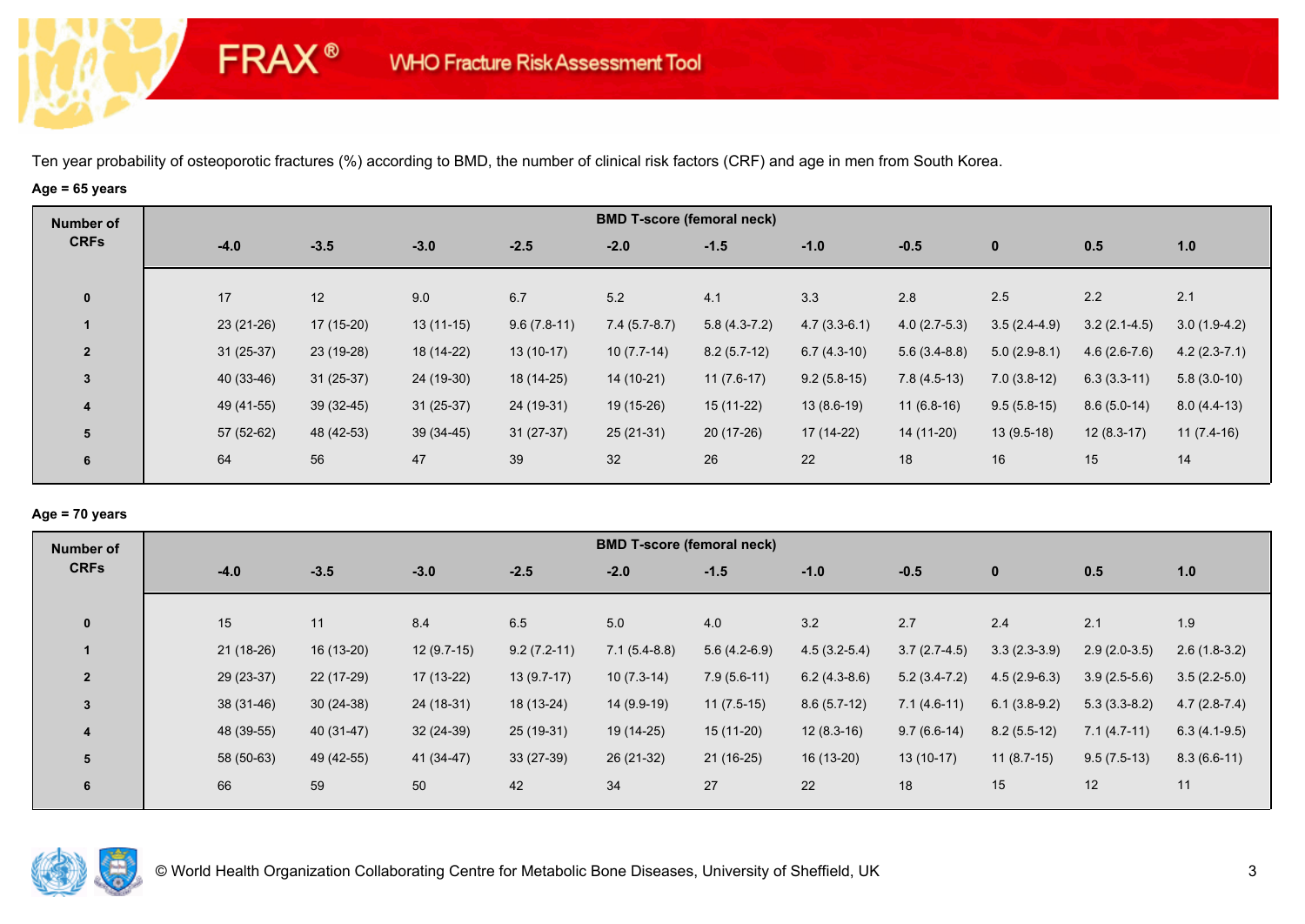# **Age = 75 years**

**FRAX®** 

| Number of      |             |             |              |               |               | <b>BMD T-score (femoral neck)</b> |                |                |                |                  |                |
|----------------|-------------|-------------|--------------|---------------|---------------|-----------------------------------|----------------|----------------|----------------|------------------|----------------|
| <b>CRFs</b>    | $-4.0$      | $-3.5$      | $-3.0$       | $-2.5$        | $-2.0$        | $-1.5$                            | $-1.0$         | $-0.5$         | $\mathbf 0$    | 0.5              | 1.0            |
| $\mathbf 0$    | 12          | 9.6         | 7.5          | 5.9           | 4.7           | 3.7                               | 3.0            | 2.6            | 2.3            | 2.0              | 1.8            |
|                | 19 (14-32)  | $15(11-26)$ | $12(8.3-20)$ | $9.0(6.4-15)$ | $7.1(4.9-11)$ | $5.6(3.8-8.7)$                    | $4.4(3.0-6.6)$ | $3.7(2.5-5.3)$ | $3.2(2.2-4.3)$ | $2.8(1.9-3.5)$   | $2.4(1.6-3.0)$ |
| $\overline{2}$ | 28 (19-42)  | 22 (14-34)  | 17 (11-27)   | $14(8.6-21)$  | $11(6.6-16)$  | $8.3(5.2-13)$                     | $6.5(4.0-9.6)$ | $5.3(3.3-7.8)$ | $4.5(2.8-6.4)$ | $3.8(2.4-5.3)$   | $3.3(2.1-4.5)$ |
| $\overline{3}$ | $38(25-51)$ | $31(19-43)$ | $25(15-35)$  | $20(12-28)$   | $16(9.0-22)$  | $12(7.0-18)$                      | $9.5(5.4-14)$  | $7.7(4.5-11)$  | $6.4(3.7-9.2)$ | $5.3(3.2 - 7.7)$ | $4.5(2.7-6.5)$ |
| 4              | 49 (32-60)  | 42 (26-52)  | $35(21-44)$  | 28 (16-37)    | $22(13-30)$   | $18(9.8-24)$                      | 14 (7.7-19)    | $11(6.3-15)$   | $9.0(5.2-12)$  | $7.4(4.5-10)$    | $6.2(3.8-8.6)$ |
| 5              | 60 (41-67)  | 53 (34-60)  | 46 (28-53)   | $38(22-45)$   | $31(18-37)$   | 25 (14-30)                        | $20(11-24)$    | $16(9.2-20)$   | $13(7.8-16)$   | $10(6.7-13)$     | $8.6(5.8-11)$  |
| 6              | 70          | 64          | 57           | 49            | 42            | 34                                | 27             | 22             | 18             | 15               | 12             |

### **Age = 80 years**

| <b>Number of</b> |             |              |               |               | <b>BMD T-score (femoral neck)</b> |                  |                |                |                |                |                |
|------------------|-------------|--------------|---------------|---------------|-----------------------------------|------------------|----------------|----------------|----------------|----------------|----------------|
| <b>CRFs</b>      | $-4.0$      | $-3.5$       | $-3.0$        | $-2.5$        | $-2.0$                            | $-1.5$           | $-1.0$         | $-0.5$         | $\mathbf{0}$   | 0.5            | 1.0            |
| $\mathbf{0}$     | 9.3         | 7.5          | 6.0           | 4.9           | 4.0                               | 3.3              | 2.7            | 2.4            | 2.1            | 1.8            | 1.7            |
|                  | 14 (10-25)  | $11(8.1-20)$ | $9.2(6.4-16)$ | $7.4(5.1-12)$ | $5.9(4.1-9.8)$                    | $4.8(3.3 - 7.7)$ | $3.9(2.7-6.1)$ | $3.4(2.3-5.0)$ | $2.9(1.9-4.2)$ | $2.5(1.7-3.5)$ | $2.2(1.5-2.9)$ |
| $\overline{2}$   | $21(14-33)$ | $17(11-27)$  | $14(8.6-22)$  | $11(6.9-17)$  | $8.8(5.5-14)$                     | $7.0(4.4-11)$    | $5.7(3.6-8.6)$ | $4.8(3.0-7.1)$ | $4.1(2.5-5.9)$ | $3.5(2.2-5.0)$ | $3.0(1.9-4.2)$ |
| 3                | $29(18-41)$ | 24 (14-34)   | $20(12-28)$   | 16 (9.4-23)   | $13(7.5-19)$                      | $10(6.0-15)$     | $8.3(4.8-12)$  | $6.9(4.0-9.8)$ | $5.8(3.4-8.2)$ | $4.9(2.9-6.9)$ | $4.2(2.5-5.9)$ |
| 4                | 39 (23-49)  | 33 (19-42)   | 27 (16-36)    | $22(13-30)$   | 18 (10-24)                        | $15(8.2-20)$     | $12(6.6-16)$   | $9.9(5.6-13)$  | $8.2(4.7-11)$  | $6.9(4.0-9.2)$ | $5.8(3.5-7.8)$ |
| 5                | 49 (30-56)  | 43 (25-49)   | $37(21-43)$   | $31(17-36)$   | 25 (14-30)                        | $21(11-25)$      | $17(9.1-21)$   | $14(7.7-17)$   | $12(6.6-15)$   | $9.6(5.7-12)$  | $8.0(5.0-10)$  |
| 6                | 60          | 54           | 47            | 41            | 34                                | 28               | 23             | 19             | 16             | 13             | 11             |